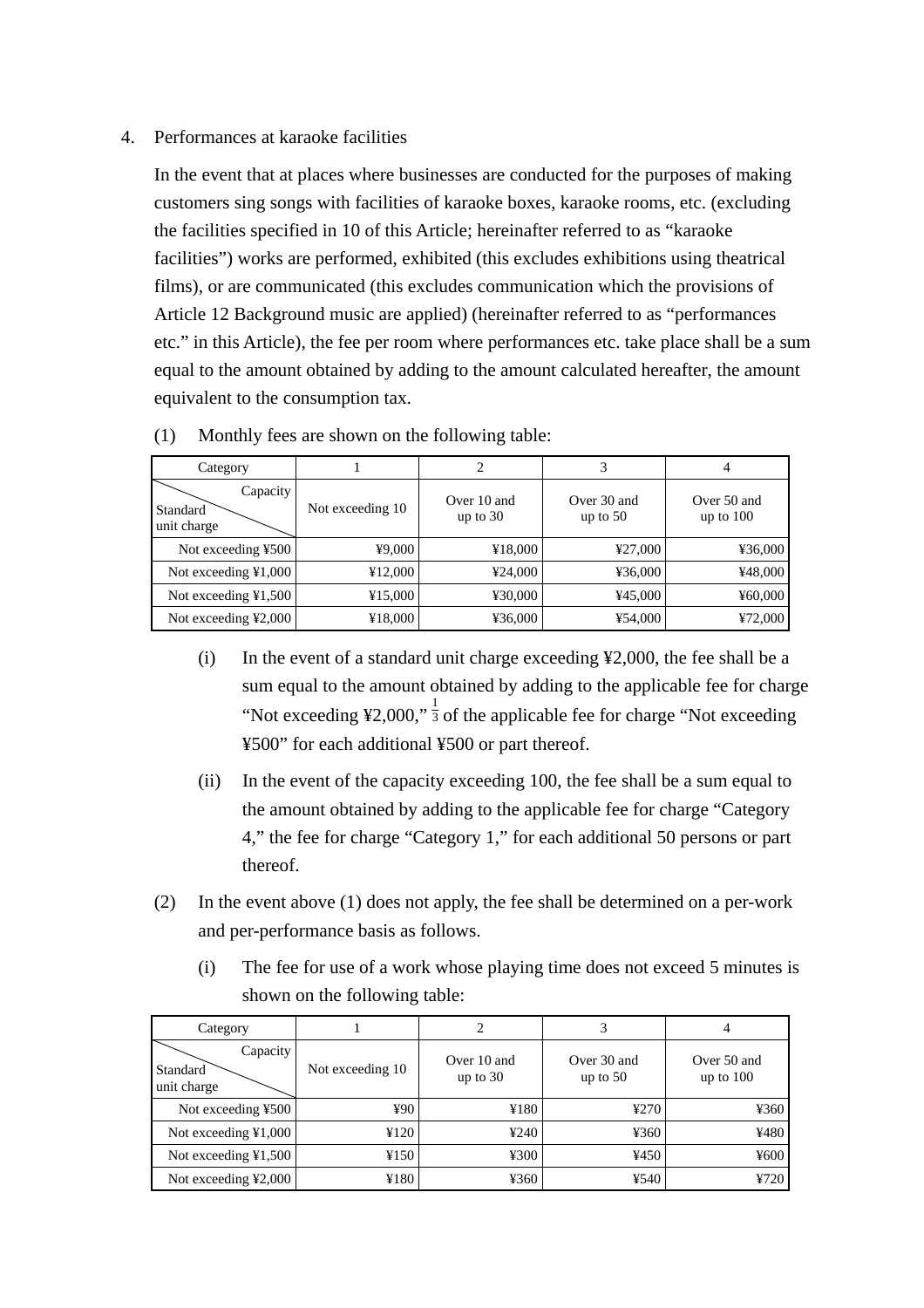- (a) In the event of a standard unit charge exceeding ¥2,000, the fee shall be a sum equal to the amount obtained by adding to the applicable fee for charge "Not exceeding  $\frac{1}{2}$ ,000,"  $\frac{1}{3}$  of the applicable fee for charge "Not exceeding ¥500" for each additional ¥500 or part thereof.
- (b) In the event of the capacity exceeding 100, the fee shall be a sum equal to the amount obtained by adding to the applicable fee for charge "Category 4," the fee for charge "Category 1," for each additional 50 persons or part thereof.
- (ii) The fee for use of a work whose playing time exceeds 5 minutes but not more than 10 minutes shall be twice the amount of the fee for use of a work whose playing time does not exceed 5 minutes.

The fee for use of a work whose playing time exceeds 10 minutes shall be a sum equal to the amount obtained by adding to the fee for use of a work whose playing time exceeds 5 minutes but not more than 10 minutes, the same fee for each additional 10 minutes or part thereof.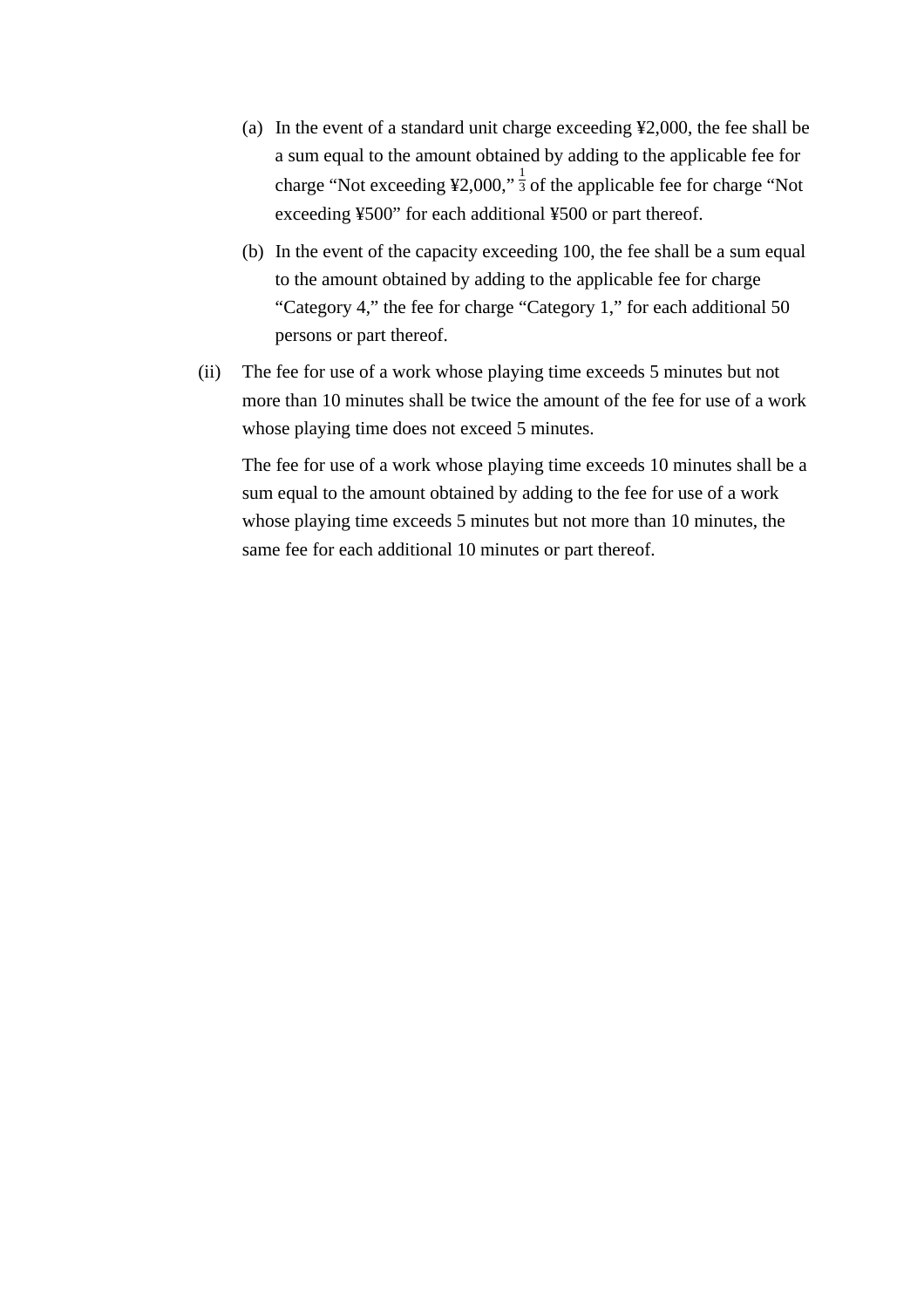# **Notes for Performances, etc. at karaoke facilities**

## *Capacity*

(i) "Capacity" means the total number of seats that are provided at facilities. In the case of one-place chairs or seats, the number thereof shall be substituted for the capacity. In the case of bench-type chairs (each with 2 or more places), the number produced by dividing the front width (in meters) of such chairs by 0.5 m shall be substituted for the capacity. In the case of accommodations other than chairs or seats, the number produced by dividing the size of the space concerned by 1.5 sq.m. shall be substituted for the capacity.

## *Standard unit charge*

- (ii) "Standard unit charge" shall mean the amount which each customer is normally required to pay per hour for the use of karaoke facilities (not inclusive of the consumption tax and regardless of its name). Its basis shall be calculated as follows.
	- (a) In the event that a room charge includes a singing charge, a room charge per customer and per hour (regardless of whether drink and food charge is included or not), or a charge obtained by dividing a room charge per hour by capacity of the room where a room charge per hour is not indicated, shall be "Standard unit charge."
	- (b) In the event that there are a room charge and a singing charge per song and per performance, a sum equivalent to a room charge per customer and per hour and a charge obtained by dividing a singing charge for 10 songs by capacity of a room shall be "Standard unit charge."
	- (c) In the event that there exists only a singing charge per song and per performance, without a room charge, a sum equivalent to a charge obtained by dividing a singing charge for ten songs by capacity of a room shall be "Standard unit charge."
	- (d) In the event that the above (a), (b) and (c) are not applicable, "Standard unit charge" shall be substituted for ¥500.
	- (e) In the event that a room charge and a singing charge, etc. is classified in accordance with business hour of a shop, the arithmetic mean thereof shall be considered as "Standard unit charge."

## *Vocal works*

(iii) For a vocal work whose music is not protected by copyright or is not under the administration of the Society, the fee shall be reduced to  $\frac{6}{12}$  of the fee for a work.